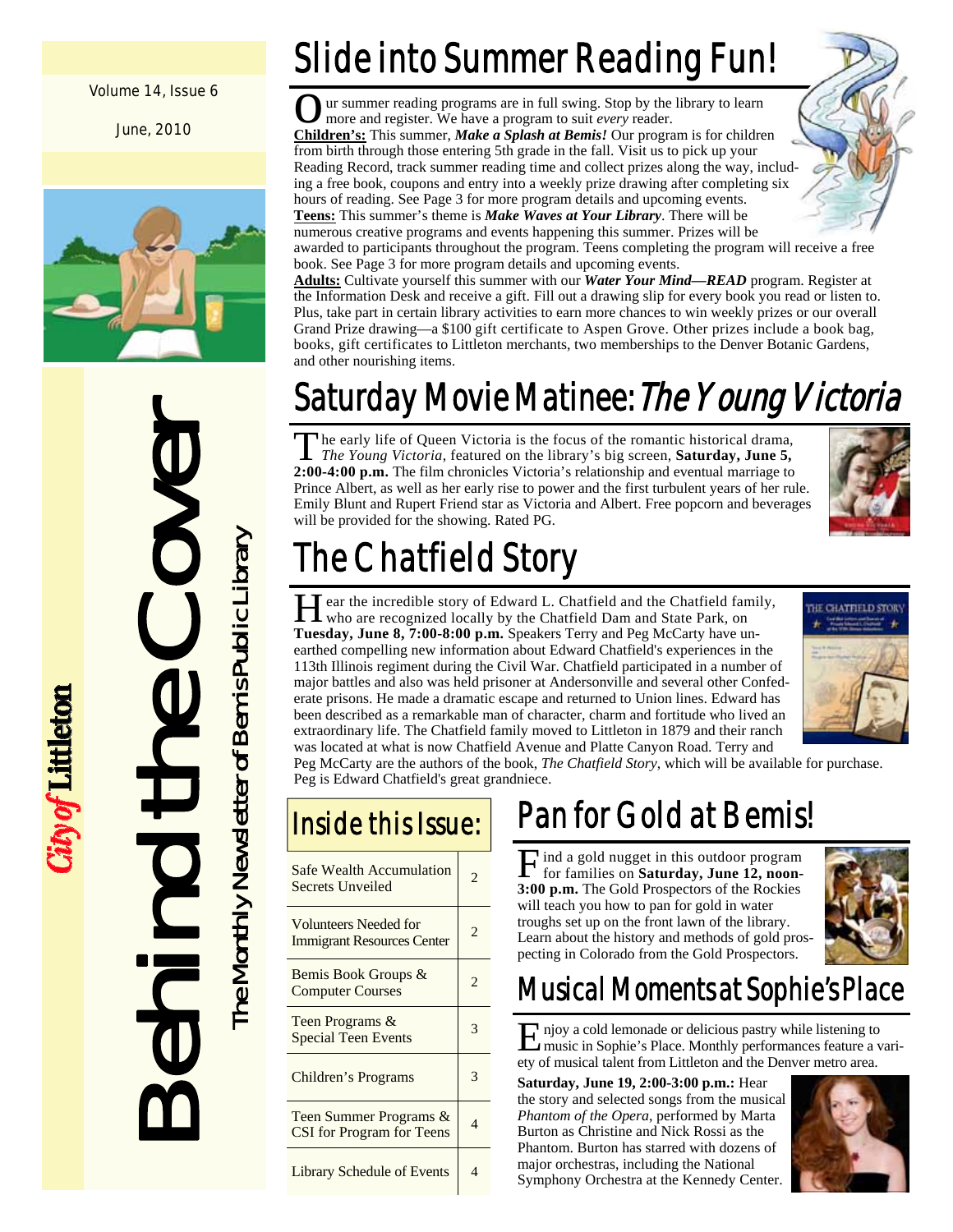## Safe Wealth Accumulation Secrets Unveiled

D o you know what all your options are in today's volatile market? Find out at this financial program, **Monday, June 28, 7:00-8:00 p.m.** Learn how to safeguard your retirement savings and have guaranteed income for the rest of your life. Also, learn about tax deferred growth with no limits to contributions. This program is part of a summer financial series presented by the Women's Financial Network.



## Volunteers Needed for Immigrant Resources Center

ittleton Immigrant Resources Center is looking for volunteers! Citizenship applicants have increased and our ESL-based Language Partners program is still gathering students, so demand is high. If you have an interest in working with people from different cultures, helping them study to become U.S. Citizens, or assisting them in learning English, we would love for you to join us! Please contact Jimmie Braley at the library at 303-795-3968 or jbraley@littletongov.org for more information.

**FEART** 



# Book Groups at Bemis

 $M$  e have a variety of Book Groups that meet throughout the month. Choose a group that suits your interests and schedule. Then join us for some stimulating discussions.

♦ **Senior Book Club First Monday of each month at 2 p.m.** 

**June 7:** *Patriot Hearts*  by Barbara Hambly

The triumphs and turmoil of early America are revealed through fictional portraits of four women-- Martha Washington, Abi-

gail Adams, Sally Hemings, and Dolley Madison--who played key roles during four presidential administrations.

#### **July 12\*:** *To Kill a Mockingbird*  by Harper Lee The explosion of racial hate in an Alabama town is viewed by a little girl



*\*We will meet on the second Monday in July due to the 4th of July holiday.* 



Nathaniel Ayers, who becomes schizophrenic and homeless, and his friendship with Steve Lopez, the Los Angeles columnist who discovers and writes about him in the newspaper.

## ♦ **Monday Evening Book Group Third Monday of each month at 7 p.m.**

**June 21:** *Madonnas of* 

 *Leningrad*  by Debra Dean In a novel that moves between the Soviet Union during World War II and modern-day America, Marina, an

elderly Russian woman, recalls vivid images of her youth during the height of the siege of Leningrad.

**July 19:** *Guernsey Literary and Potato Peel Pie Society* by Mary Ann **Shaffer** 



**SHACK** 

The Madonnas of

Leningrad DEBRADI

In 1946, writer Juliet

Ashton finds inspiration for her next book in her correspondence with a native of Guernsey who tells her about the local book club born as an alibi during German occupation.

**Aug. 16:** *The Shack b*y William Young Four years after his daughter is abducted and evi-

dence of her murder is found in an abandoned

shack, Mackenzie Philips returns to the shack in response to a note claiming to be from God.

## Computer Services & Computer Classes

B emis has 22 Internet access computers on the lower level of the library, plus another seven located in the Children's Room for use by our



patrons in 5th grade and younger. Also, wireless Internet access is available in Sophie's Place for patrons with wireless-enabled laptops.

 Our computers use Microsoft operating systems and software that includes Word, Excel, Access, PowerPoint and Publisher. All of our PCs are linked to printers. Printing costs are \$0.10 a page for black only or \$0.25 a page for color. Our computer lab has 12 PCs and may be scheduled for group use. We are happy to assist patrons individually at any time if you need help using the computers or the Internet.

 We also offer *free* computer and Internet classes on a regular basis. To learn about or register for an upcoming class and/or group use of our computer lab, call the library at 303-795- 3961 or stop by the Information Desk.

#### **All classes and open computer lab are held from 9-10:30 a.m.** *except where noted.* Currently space is available in these classes:

- ♦ **Beginning Access** Tues., June 29
- ♦ **Beginning Access Part 1 & 2\*** Part 1:Tues., July 27; Part 2: Wed., July 28 \*Students should sign up for both classes.
- ♦ **Beginning Excel** Tues., July 13; Tues., Aug. 10
- **Intermediate Excel**  Tues., June 15; Wed., July 14; Tues., July 20 ♦ **Beginning Internet**
- Wed., June 16; Wed., July 21; Wed., Aug. 18 ♦ **Beginning PowerPoint**
	- Tues., June 22; Tues., Aug. 24
- ♦ **Beginning Windows XP** Tues., June 1; Tues., July 6; Tues., Aug. 3 ♦ **Beginning Word**
- Wed., June 2; Wed., July 7; Wed., Aug. 4 ♦ **Buying and Selling on Craigslist**
- Fri., Aug. 13 **Intermediate Word**
- Wed., June 9; Wed., July 14; Wed., Aug. 11 **Computer Comfort**
- Sat., June 5; Sat., July 3; Sat., Aug. 7
- **Digital Photography Practice in Best Light**  Mon., June 7; Mon., Aug. 9 *\*Special Time for Both: 6:30-8:00 p.m.*
- **How to Search the Library** Wed., June 23
- **Mail Merge with Word** Wed., June 30
- **Organizing & Managing Your Photos** Fri., June 4
- **Windows File Management** Sat., June 19; Sat., July 17; Sat., Aug. 21
- ♦ **Open Computer Lab** *Every* **Thursday** No registration required. Receive one-onone time with a computer class instructor.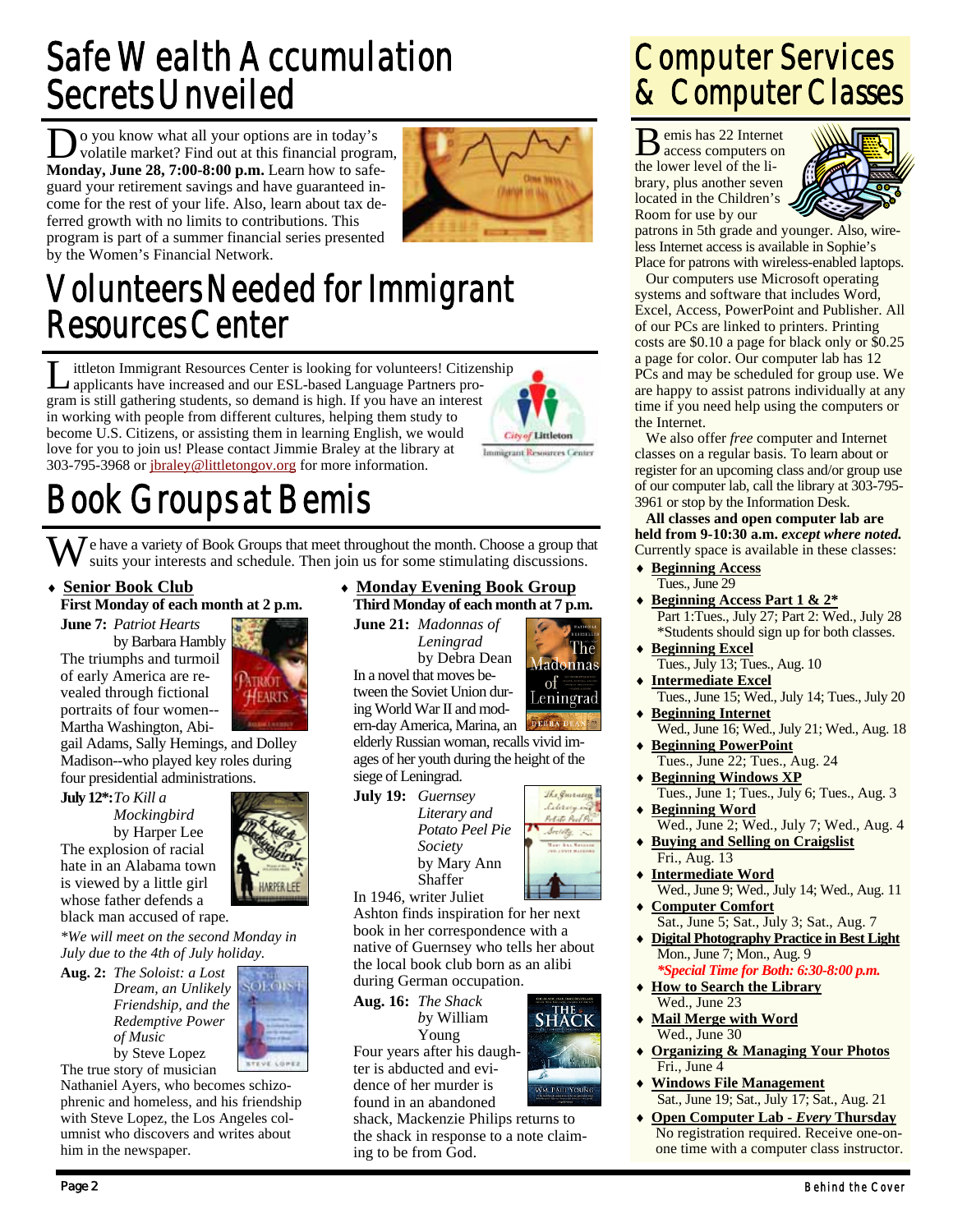

or more information, call teen librarian Mark Decker at the library, 303-795-3961, or check the Bemis teen blog site online at http://bemisteen.blogspot.com.

Join other teens for the following activities:

- **Anime Club First Sat. of the month @ noon June 5:** *Case Closed: Phantom of Baker St.*  **July 3:** Title will be selected at June mtg. **Aug. 7:** Title will be selected at July mtg.
- **Teen Writers Group Third Tuesday of the month @ 4 p.m. June 15, July 20, Aug. 17**

All teen creative writers are welcome! Bring copies of your writing in order for other participants to provide feedback.

Wii - Third Thursdays @ 3:30 p.m. Play a different video game each month! **June 17:** Sword Fighting

#### **\****Special Time: 11 a.m.-1 p.m.*

Compete in a Wii contest for prizes and prove that you're the best sword fighter around. **July 15:** Guitar Hero

#### \**Special Time: 11 a.m.-1 p.m.*

Compete in a Wii contest for prizes and strut your guitar skills. **Aug. 19:** Wii Sports

♦ **Teen Advisory Group (TAG) Fourth Friday of the month @ 3:30 p.m. June 25, July 23, Aug. 27** 

## Teen Talent Show

Take part in a competition to find out who<br>are Littleton's most talented teens! Two lucky teens will win a \$200 savings bond from Colorado Business Bank! Registration for this event, including tryouts, is required.

- ♦ **Tryouts**
	- Middle school/junior high teens: **Wednesday, June 16, 7:00 p.m.**  High school teens: **Wednesday, June 23, 7:00 p.m.**
- **Teen Talent Show Wednesday, July 14, 7:00 p.m.**

## Teen Summer Reading

**M** ake Waves at Your Library with our teen summer reading program. Register online at the library from the link located on the Bemis home page or on the Bemis Library teen blog. We will have prize drawings every two weeks. All participants who complete the program will receive a free book. Plus, creative programs and events will be happening throughout the summer. Join us for these upcoming events:

## ♦ **Egyptian Hieroglyphics**

**Thursday, June 3, 2:00 p.m.**  Registration required; sign up at the Information Desk. Learn to read and write basic *(Continued on page 4)* 

# Children's Programs

## Make a Splash - Read!

ur summer reading program, *Make a Splash*, is for all children from birth through those entering 5th grade in the fall. Pick up a Reading Record, learn about the program and begin winning prizes. Join us for all our fun entertainers and festivities!

#### **June Entertainers for Ages 3 and Up:**

These programs are geared to kids ages 3 years and up. All children under 8 must attend with an adult. No reservations needed but attendance is limited so please arrive early.

- ♦ **Wednesday, June 2, 2:00 p.m.** *Big Little Mermaid* Birgitta DePree dons snorkel and mask to solve the mystery of the missing Little Mermaid in this modern adaptation of the classic Hans Christian Andersen fairy tale.
- ♦ **Wednesday, June 9, 2:00 p.m.** *Splish, Splash & Sing* Singer/songwriter Sue Schnitzer uses guitars, kazoos and percussion in a lively, interactive musical program fun for the whole family.
- ♦ **Wednesday, June 16, 2:00 p.m.** *The Elstuns' Magic Comedy Hour!* An interactive show featuring the fabulously funny antics of a live bunny and birdie.
- ♦ **Wednesday, June 23, 2:00 p.m.** *Professor Klutzo H2O* Professor Klutzo and his puppet sidekicks, Percy Penguin and Freddy Frog, make a splash with music, water tricks, and juggling!
- ♦ **Wednesday, June 30** *Uniquely Twisted*
	- You'll be a part of this "oceany" story as Ms. Suzanne weaves storytelling together with amazing balloon costume creations.

#### **June School-Age Activities for Grades 1-3:**

Enjoy crafts, games, stories, and other fun activities. *Reservations required one week in advance.* ♦ **Tuesday, June 1, 2:00 p.m. -** *Catch a Fish* 

Test your eye/hand coordination with a fun toy you will make and decorate.

- ♦ **Tuesday, June 8, 2:00 p.m.** *Buoyant Buddies*
	- Make fun, foamy creatures for bobbing in the water.
	- ♦ **Tuesday, June 15, 2:00 p.m.** *Argh Matey!*
	- Fun on the high seas! Draw and paint a pirate and his ship.
	- ♦ **Tuesday, June 22, 2:00 p.m.** *Jumpin' Jellyfish!*
	- Learn about jellyfish, listen to stories and make your own to take home.
- ♦ **Tuesday, June 29, 2:00 p.m.** *Splash of Sparkle*
	- Let's get shiny with mobiles of sparkle to brighten your room.

### **June School-Age Activities for Grades 4-5:**

- Enjoy crafts, games, stories, and other fun activities. *Reservations required one week in advance.* ♦ **Thursday, June 3, 2:00 p.m. -** *Float Your Boat*
- Construct a watertight toy paddle boat for summer water fun.
- ♦ **Thursday, June 10, 2:00 p.m.** *Sea Creature Soccer*
- Make a table soccer game with mermaids, sharks and seahorses that you can play at home. ♦ **Thursday, June 17, 2:00 p.m. -** *Splat, Splash, Stamp*
- Using recycled materials, make at least three different stamps to use for your future artwork. ♦ **Thursday, June 24, 2:00 p.m. -** *Seascape*
- Create a colorfully unique underwater world.
- ♦ **Thursday, July 1, 2:00 p.m.** *Survivor: Book Island* Can you survive this activity? We'll have games, puzzles, book sharing and more!

## Weekly Story Times & Ongoing Activities

- **Story Box: Ages infant-36 months** 
	- **Tues. & Wed. at 9:30 a.m. or 10:30 a.m. Also on Fri. at 9:30 a.m.**  A thirty-minute session for children and a caring adult to introducing the joy of reading. *Space is limited; free tickets are available one week in advance.*
- ♦ **Preschool Story Time: Ages 3-kindergarten Thursdays at 10:30 a.m. or 1:30 p.m.**  A thirty-minute independent session with stories, songs, and a puppet show the first week of the month.
- ♦ **Theater Time: Ages 3 years and up Fridays at 10:30 a.m.** A thirty-minute independent session with weekly puppet shows, stories and fun!
- ♦**Paws to Read: For grades 1-5-Third Saturdays, 10:00 a.m.-noon. Saturday, June 19:** Readers in grades 1-5 can read with a furry friend. Please call 303-795-3961 to register for a 20-minute spot. Presented by the American Humane Association.